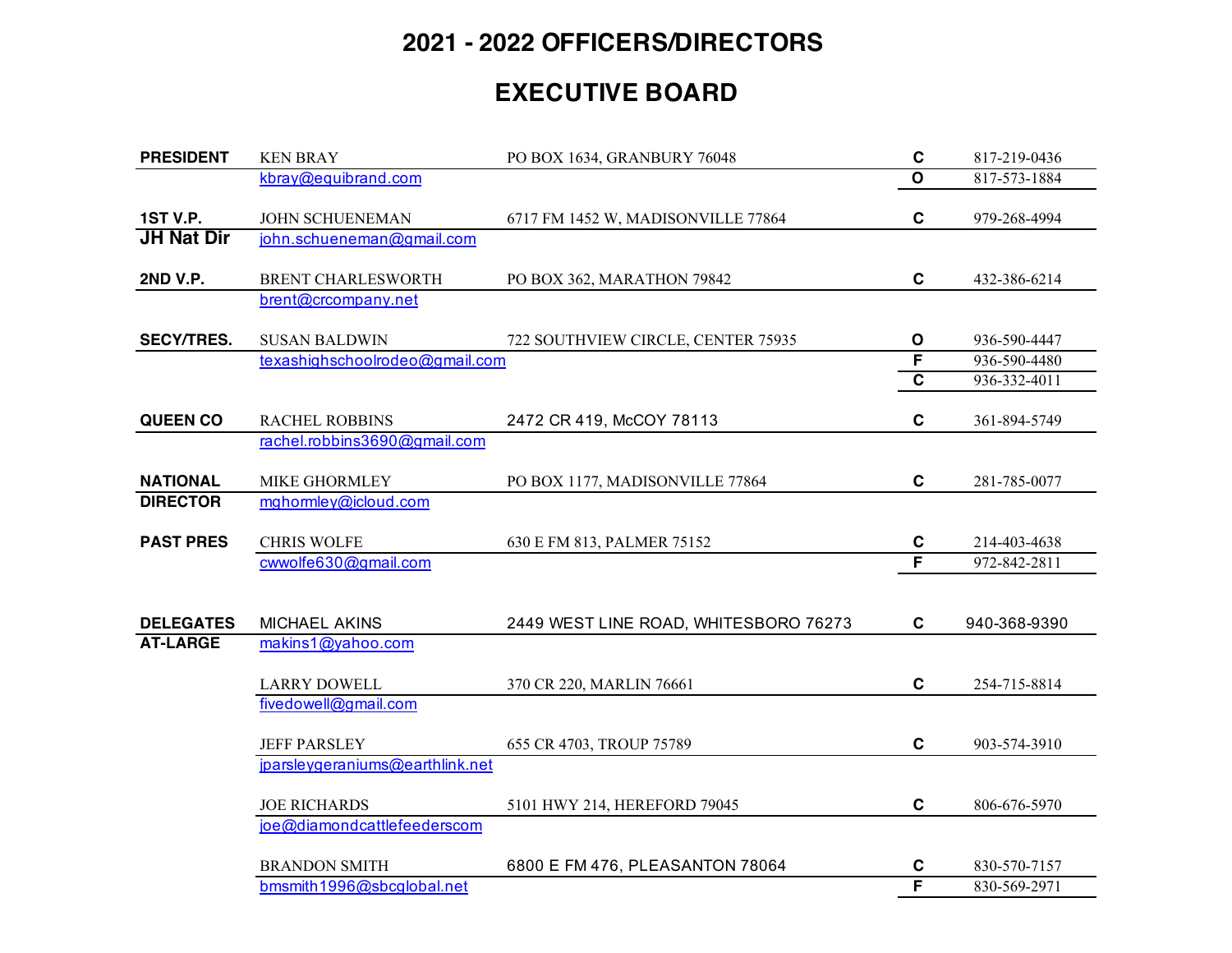## **OTHERS**

| <b>MARKETING</b> | <b>HOLLY DeLAUNE</b>      | 73 BREEZE WAY, BOERNE 78006        | н            | 830-336-4497 |
|------------------|---------------------------|------------------------------------|--------------|--------------|
| & PUBLIC         | delaune.holly@gmail.com   |                                    | F            | 210-568-2878 |
| <b>RELATIONS</b> |                           |                                    | $\mathbf{C}$ | 210-632-3208 |
|                  |                           |                                    |              |              |
| <b>COMPUTER</b>  | <b>BRIAN ROBERTS</b>      | 515 DOGWOOD LANE, HIDEAWAY 75771   | O            | 430-235-1500 |
| <b>PROGRAMER</b> | brian.roberts53@att.net   |                                    | $\mathbf c$  | 832-334-1498 |
|                  |                           |                                    |              |              |
|                  |                           | <b>STUDENT OFFICERS</b>            |              |              |
|                  |                           |                                    |              |              |
| <b>PRESIDENT</b> | <b>QUAY LLOYD</b>         | 2800 A FM 1170, Maryneal 79535     | C            | 325-338-9658 |
|                  | lloydranch4@gmail.com     |                                    | н            | 325-277-9613 |
|                  |                           |                                    |              |              |
| <b>V.PRES</b>    | <b>GARRETT TALAMANTES</b> | PO BOX 1437, CARRIZO SPRINGS 78834 | C            | 830-876-8369 |
|                  | G1RodeoShow@gmail.com     |                                    |              |              |
|                  |                           |                                    |              |              |
| <b>SECRETARY</b> | RILEY JAY OTWELL          | 2641 CANDYMAN RD, WASKOM 75692     | C            | 903-578-3978 |
|                  | rileyjayotwell@gmail.com  |                                    |              |              |
|                  |                           |                                    |              |              |
| <b>QUEEN</b>     | <b>VIE VIE BLANCHARD</b>  | 5113 CR 862, McKINNEY 75071        | C            | 919-594-2233 |
|                  | vvblanchard@yahoo.com     |                                    |              |              |

## **STATE DIRECTORS**

| <b>REGION I</b>  | <b>DAVID CHRISTIAN</b>      | 10200 S BLESSEN ROAD, AMARILLO 79119 | H | 806-352-8139 |
|------------------|-----------------------------|--------------------------------------|---|--------------|
|                  | david.christian@11ranch.com |                                      | C | 806-674-1397 |
|                  | <b>RANDY MARTIN</b>         | PO BOX 334, VEGA 79092               | C | 806-670-2113 |
|                  | randyleemartin@hotmail.com  |                                      |   |              |
|                  | <b>JERAD STOKER</b>         | PO BOX 1693, CANYON 79015            | C | 806-676-6969 |
|                  | jared stoker@cargill.com    |                                      |   |              |
| <b>REGION II</b> | <b>CASEY BAIZE</b>          | PO BOX 62862, SAN ANGELO 76904       | C | 512-618-9233 |
|                  | csbaize@yahoo.com           |                                      |   |              |
|                  | <b>JODY McELROY</b>         | BOX 224, BALMORHEA 79718             | н | 432-448-7810 |
|                  | rodeosecretary1@gmail.com   |                                      | C | 432-940-0385 |
|                  | <b>CHUCK SENTER</b>         | 6698 Tiger Road, Ropesville 79358    | C | 806-392-3487 |
|                  | csenter@armlend.com         |                                      | н | 806-562-0041 |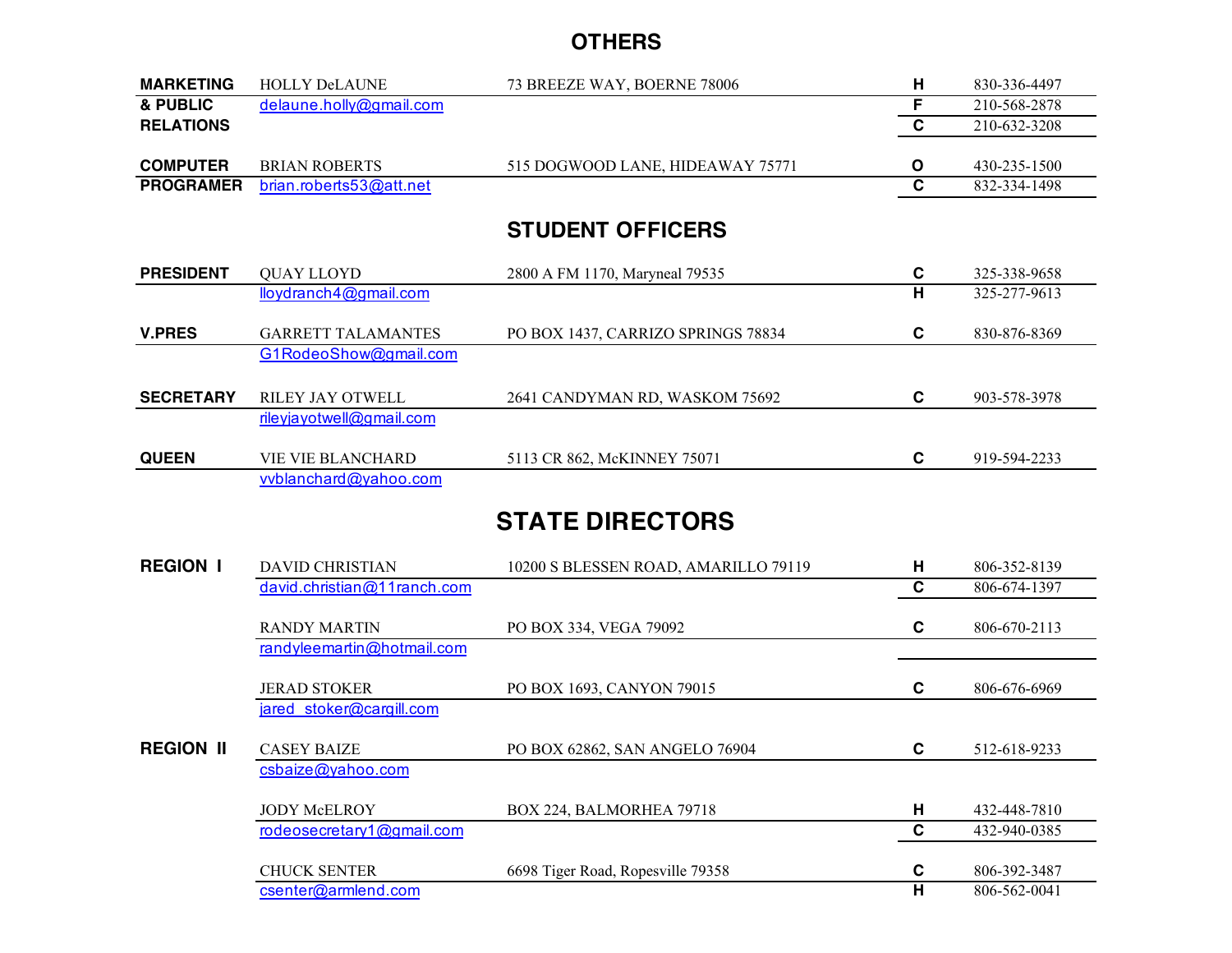| <b>REGION III</b> | <b>ERIC HUSTON</b>                   | PO BOX 945, DECATUR 76234                    | $\mathbf c$             | 817-368-0159 |
|-------------------|--------------------------------------|----------------------------------------------|-------------------------|--------------|
|                   | ehuston1972@gmail.com                |                                              | н                       | 817-368-8885 |
|                   | DARYL SHELTON                        | 13196 BURNS BRANCH RD, KRUM 76249            | $\mathbf c$             | 940-255-0738 |
|                   | dshelton@rdoequipment.com            |                                              |                         |              |
|                   | <b>DALE SNOW</b>                     | 467 GILBERT RD, NOCONA 76255                 | C                       | 940-841-1403 |
|                   | dsnow@qualitytransferservices.com    |                                              |                         |              |
| <b>REGION IV</b>  | <b>BARRY BRADEN</b>                  | PO BOX 549, HORATIO, AR 71842                | н                       | 870-832-3149 |
|                   | tbbraden@earthlink.net               |                                              | $\overline{\mathbf{c}}$ | 870-584-2308 |
|                   | <b>DAVID SCHRECK</b>                 | 209 SARAH WAY, MURPHY 75094                  | C                       | 214-403-5606 |
|                   | dschreck@intelemedia.com             |                                              |                         |              |
|                   | <b>GUY YARBROUGH</b>                 | 438 OATES ROAD, PALMER 75152                 | C                       | 214-906-1595 |
|                   | guyamy97@yahoo.com                   |                                              | H                       | 214-632-9165 |
| <b>REGION V</b>   | <b>JUSTIN KLEIN</b>                  | PO BOX 2107, CENTER 75935                    | $\mathbf c$             | 936-590-0229 |
|                   | sendtojustin@yahoo.com               |                                              |                         |              |
|                   | <b>SHANE PASCHAL</b>                 | PO BOX 123, NOME 77629                       | н                       | 409-253-2553 |
|                   | spaschal@paschalweld.com             |                                              | $\mathbf c$             | 409-673-1676 |
|                   | <b>BILL WHITE</b>                    | 277 BILLY WHITE ROAD, SINGER, LA 70660       | C                       | 337-304-0748 |
|                   | whiteacres55@yahoo.com               |                                              |                         |              |
| <b>REGION VI</b>  | <b>DAVID FREEMAN</b>                 | 1039 Mockingbird Lane, Eagle Lake 77434      | $\mathbf c$             | 832-221-1253 |
|                   | chlfreeman@yahoo.com                 |                                              |                         |              |
|                   | <b>JUSTINE HUNT</b>                  | 2433 WITTE ROAD, BELLVILLE 77418             | C                       | 979-525-7098 |
|                   | rodeohuntboys@gmail.com              |                                              |                         |              |
|                   | <b>TOMMY OHRT</b>                    | 8971 LOWER MISSION VALLEY RD, VICTORIA 77905 | C                       | 361-550-5202 |
|                   | t07cattle@yahoo.com                  |                                              |                         |              |
| <b>REGION VII</b> | <b>AMBER BASS</b>                    | 6808 CEDAR HILL ROAD, BRENHAM 77833          | C                       | 979-255-2458 |
|                   | amberbass@greatertexasfoundation.org |                                              |                         |              |
|                   | <b>SCOTT SHOOK</b>                   | 5750 FM 360, NEEDVILLE 77461                 | $\mathbf c$             | 713-851-9553 |
|                   | sshook@troyconstruction.com          |                                              | $\overline{\mathbf{o}}$ | 281-437-8214 |
|                   | <b>DAN SIMPTON</b>                   | 24543 SH 6, NAVASOTA 77868                   | C                       | 936-870-5779 |
|                   | dansimpton@yahoo.com                 |                                              |                         |              |